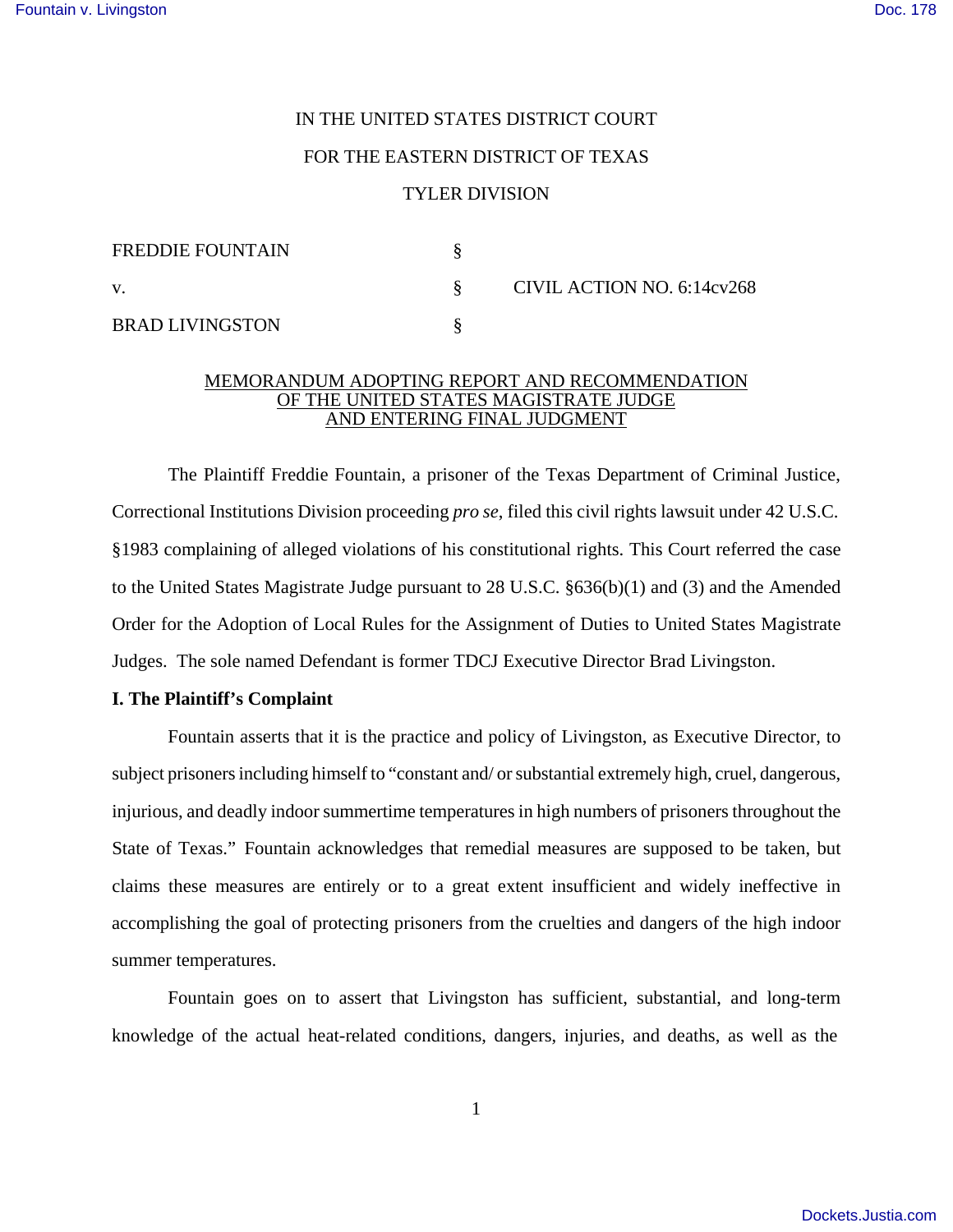insufficiency of the remedial measures. Nonetheless, Fountain asserts nothing has been done to protect the prisoners.

Fountain argues that the remedial measures, including ice water, showers, and fans, are not provided in the manner in which they are claimed to be and are not adequate to alleviate the situation. He provides a list of inmates whom he says have died because of the heat and states that he himself has suffered a number of serious injuries as a result of exposure to the excessive temperatures. For relief, Fountain requests monetary damages and an order that the defendant provide the prisoners with safe and humane indoor temperatures by any means necessary.

### **II. The Magistrate Judge's Report**

The Magistrate Judge issued a Report recommending Fountain's lawsuit be dismissed as duplicative. The Magistrate Judge observed that Fountain also has another lawsuit pending, styled *Fountain v. Rupert, et al.*, civil action no. 6:15cv100. This lawsuit raises over a dozen claims concerning Fountain's conditions of confinement, of which one asserts that Fountain has been subjected to "extremely high, dangerous, cruel, and harmful inner cell temperatures through the entire summers of 2011, 2012, 2013, 2014, 2015, and 2016." He asserts that TDCJ officials maliciously refused even to attempt to protect him from these temperatures by failing to provide cool-down showers, cool fluids such as meal drinks and ice water, or air conditioning. Fountain states that these high indoor temperatures cause serious harm and death to Texas prisoners every year and that he has suffered serious injury, including a near-fatal heat stroke in 2014 and an instance of organ failure in 2015.

The Magistrate Judge stated that courts should ensure a plaintiff "obtains one bite at the litigation apple - but not more," citing *Pittman v. Moore*, 980 F.2d 994, 995 (5th Cir. 1993). Under this principle, the Magistrate Judge stated that a district court is justified in dismissing an *in forma pauperis* complaint which is duplicative of pending litigation then being pursued by the same plaintiff.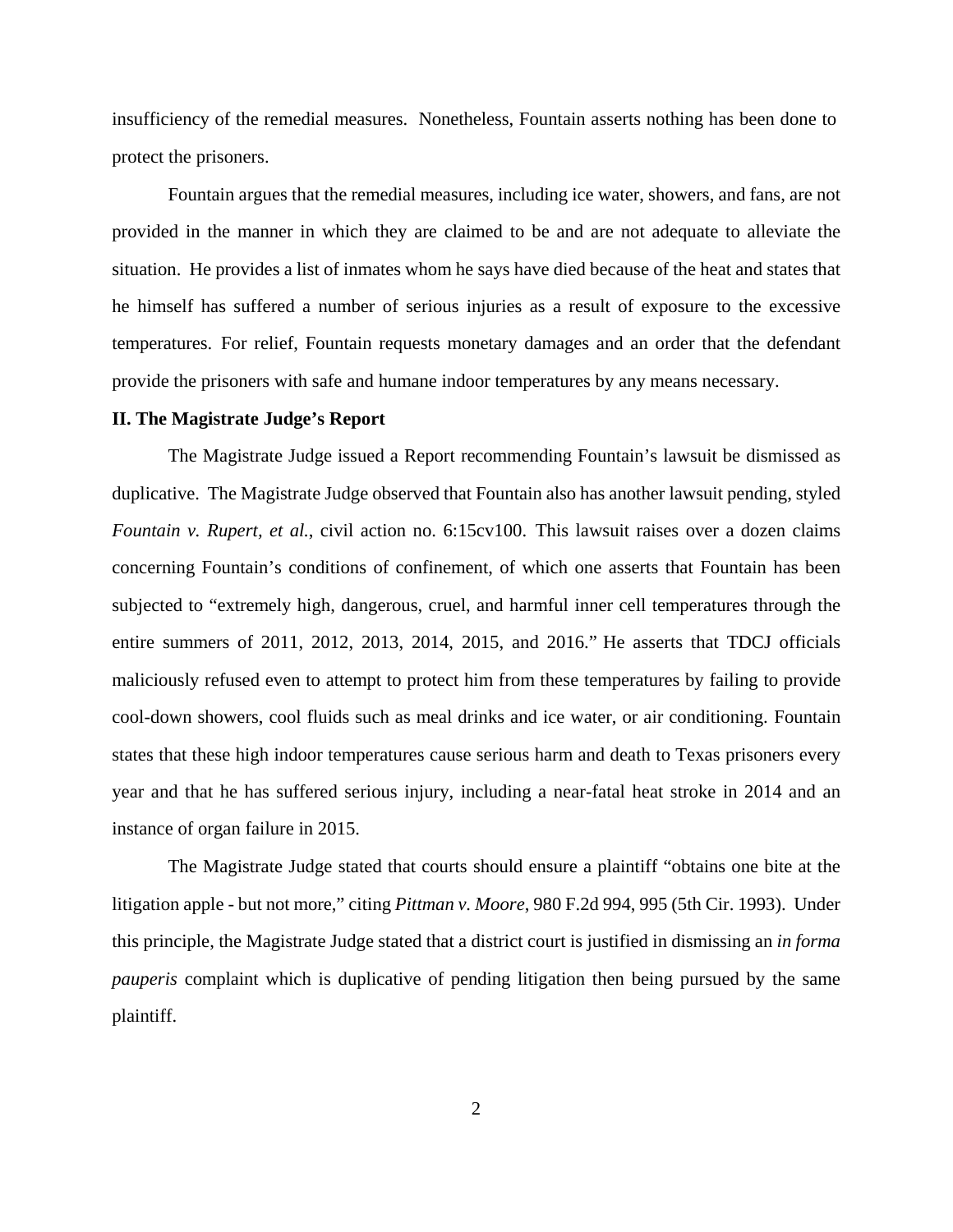While the district court normally should dismiss the later-filed action in favor of the lawsuit filed earlier, the Magistrate Judge observed that cause no. 6:14cv268 comprises only one claim, that of exposure to excessive heat, while cause no. 6:15cv100 includes a number of claims, including but not limited to exposure to excessive heat. The Magistrate Judge determined that the interests of judicial economy favor allowing Fountain to go forward with all of his claims in one lawsuit, cause no. 6:15cv100.

#### **III. Fountain's Objections to the Report**

In his objections, Fountain argues as follows:

A review of the two actions would reveal that, although the subjection to in-prison heat [sic] and lack of remedial measures is a baseline background element in each case, the actual injuries sustained as a result which are separate and unique are foremost issue only in 6:15cv100, whereas the backdrop condition and a single separate injury are issue [sic] in this case. Which makes the two cases measurably different.

Fountain states that the claims in cause no. 6:14cv268 involve the overall state-wide condition of heat exposure as well as injuries which he sustained on August 14, 2013, while the claims in 6:15cv100 involve such heat related injures as a heat stroke in 2014 and heat exhaustion combined with organ failure in 2015. He asserts he did not act in bad faith by bringing multiple lawsuits.

Fountain complains that the current amended complaint in cause no. 6:15cv100 does not allege the August 2013 injuries nor does it seek the injunctive relief of air conditioning, but he does not believe the court will allow him to amend the complaint in cause no.  $6:15cv100$  yet again.<sup>1</sup> He states that although Livingston and Collier, the TDCJ past and present executive directors, are parties in cause no. 6:15cv100, there are no heat-related claims against them in that case.

Next, Fountain argues that *Pittman* is inapplicable because that case concerns *res judicata*, which is inapplicable because it requires a judgment on the merits. He asserts that he suffers from

<sup>&</sup>lt;sup>1</sup>The relief sought in cause no. 6:15cv100 includes a request for an order to "provide" proper/humane shower water temperatures and indoor air temperatures not to exceed or fall below ranges set by the Court."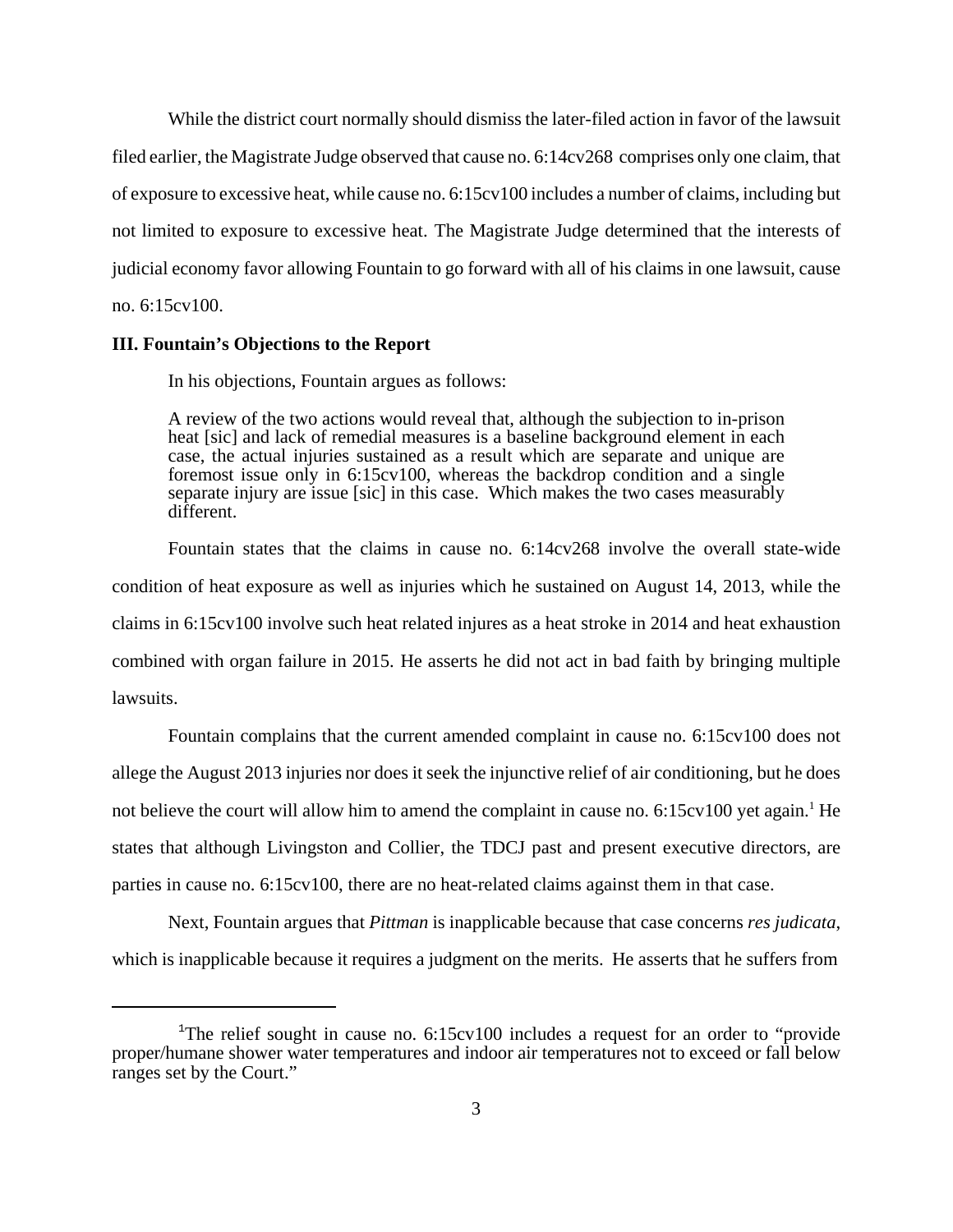"a wide range of conditions" precluding his ability to prosecute his lawsuits on his own, including confinement in administrative segregation, the denial of a desk upon which to write, forcing him to use the floor, lack of access to a copy machine, no means of obtaining vital reports, lack of ability to confer with witnesses, confiscation of outgoing pleadings, lack of legal knowledge, and physical symptoms including thyroid problems, all of which show that counsel should be appointed on his behalf.

#### **III. Discussion**

Although Fountain contends that his claim in cause no. 6:15cv100 does not include his allegation of exposure to excessive heat in August of 2013, the operative complaint in cause no. 6:15cv100 asserts that Fountain was subjected to "extremely high, dangerous, cruel and harmful inner cell temperatures throughout the entire summers of 2011, 2012, 2013, 2014, 2015, and 2016."

Although Fountain complains of the conditions of confinement precluding his ability to litigate, his complaint in cause no. 6:15cv100 concerns some of these same conditions of confinement, further indicating that the interests of judicial economy would be served by allowing Fountain to litigate all of his claims in one case. He offers no valid basis why he could not have brought all of his heat-related claimsin one lawsuit, nor why he should be permitted to bring a claim of excessive heat against the unit wardens in one case and essentially the same claim of excessive heat against the Director of TDCJ in a separate case. The Magistrate Judge correctly concluded that Fountain should be allowed one bite at the apple but no more. The Fifth Circuit has explained that *in forma pauperis* proceedings which merely repeat pending or litigated claims may be considered abusive and dismissed under authority of 28 U.S.C. 1915(d). *Bailey v. Johnson*, 846 F.2d 1019, 1021 (5th Cir. 1988).

The present lawsuit involves only Fountain's claim of exposure to excessive heat. Cause no. 6:15cv100 is a broad challenge to the conditions of confinement in TDCJ, including claims of exposure to excessive heat and cold as well as allegations of filthy living conditions, deprivations of showers and clean clothes, denial of adequate sleep, denial of proper medical care, denial of